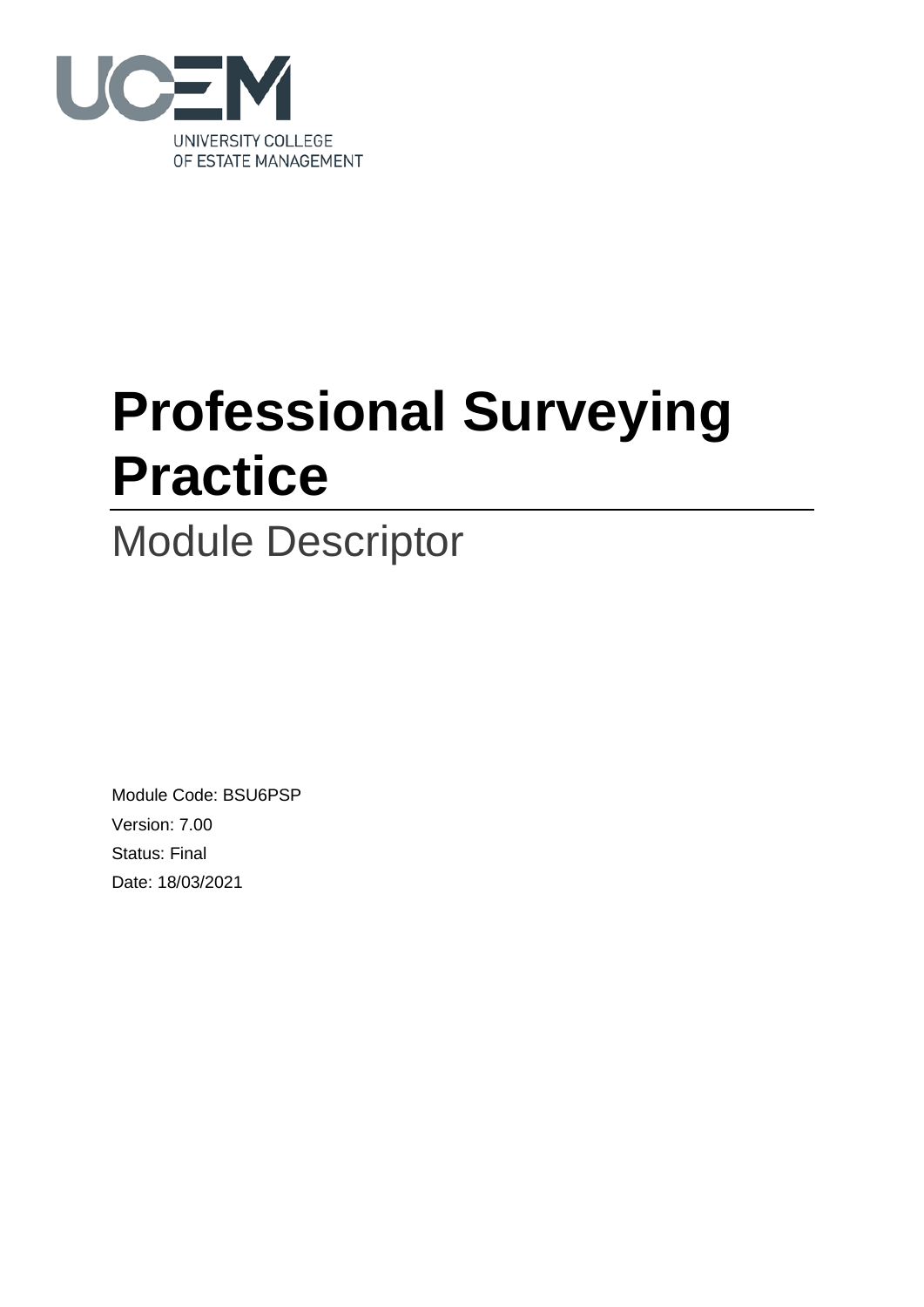# **Summary Module Details**

Module details

**Module Title:** Professional Surveying Practice

**Module Leader:** Dominic Bottone

**Module Mode:** Supported online learning

**Semester:** Autumn (UK)

**Level:** 6

**Credits:** 20

**Learning Hours:** 200

Contact & Study Hours:

**Directed Study Time**: 90hrs (45%)

**Self-Directed Study Time:** 50hrs (25%)

**Assessment Study Time**: 60hrs (30%)

Assessment Type:

**Coursework:** 100%

**Computer Marked Assessment:** 0%

**Self-directed Research Project:** 0%

**Portfolio:** 0%

# **Module Summary**

This module focuses on professional surveying practice. It comprises the following fields of practice: international roles; regulations and codes; neighbouring and boundary matters (including party walls and rights of light); and dilapidations. The module builds on previous modules of law and building technology to give a greater level of academic and practical awareness, which will be of use to those wishing to learn more about these fields of professional practice or those developing their competence in those fields.

## **Taken on which Programmes**

BSc (Hons) Building Surveying (E)

**Core (C) or Elective (E)**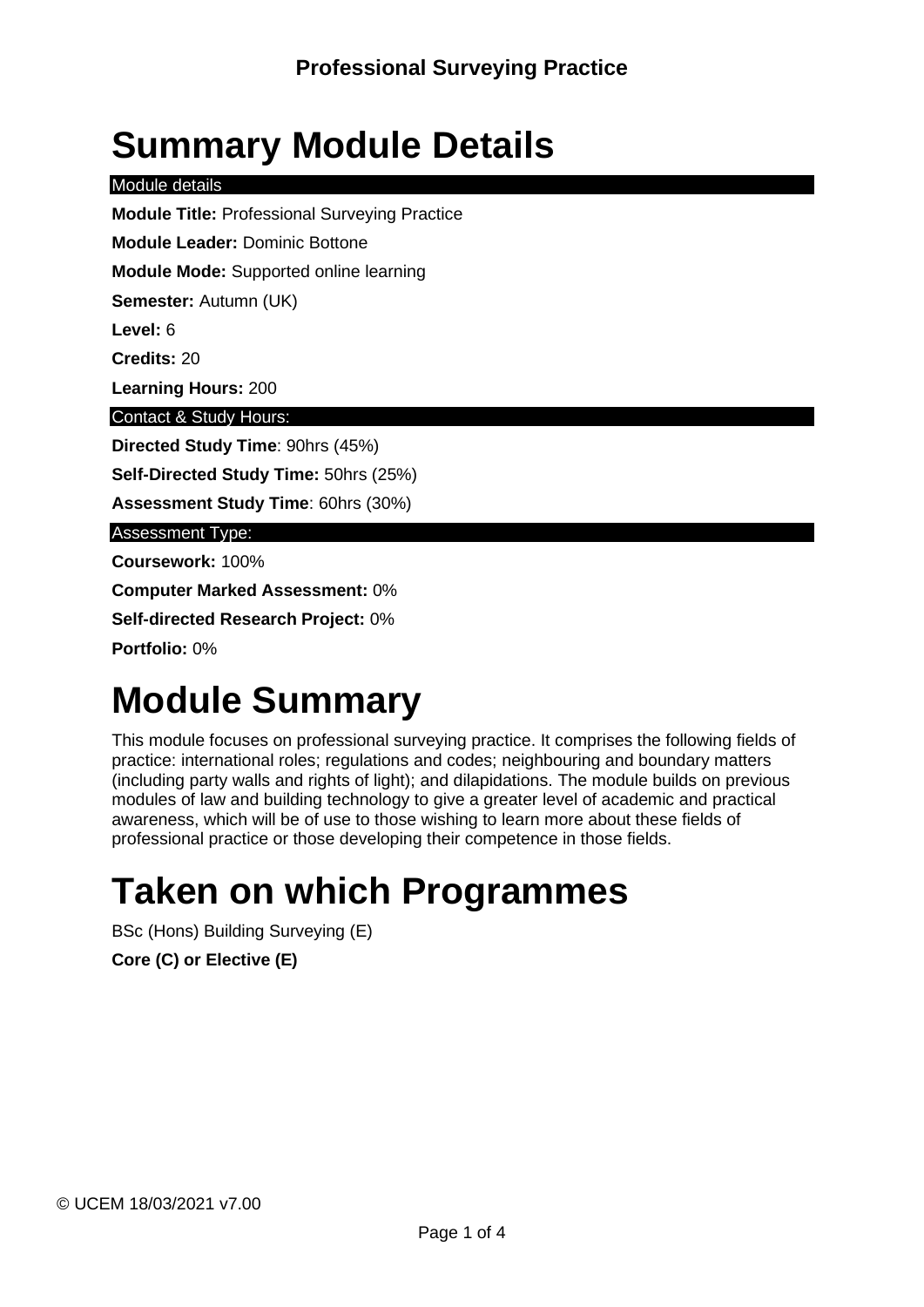# **Module Aims**

This module aims to:

- Build upon students' previously developed knowledge in order that they may be better able to address professional surveying practices;
- Advance the students' ability to recognise, analyse and provide advice on neighbour matters, party wall, rights of light and dilapidations;
- Progress the students' ability to apply legislation and regulations to different situations;
- Allow the student to understand and apply the key procedures on neighbour matters, party wall, rights of light and dilapidations in different situations;
- Encourage competence in the professional skills of communicating and reporting to clients on property matters;
- Enable the student to understand the role of a surveyor in specific property matters related to legislation for England and Wales but permits consideration of the role internationally and with a sustainability perspective.

# **Module Learning Outcomes**

- LO1. Demonstrate a systematic understanding of the concepts and principles of professional surveying practice related to the relevant legislation.
- LO2. Analyse, research, investigate and devise technical arguments and solve problems relating to neighbour matters, party walls, rights of light and dilapidations.
- LO3. Apply legislation, regulations and procedures appropriately, demonstrating a critical approach and an appreciation of uncertainty and ambiguity.
- LO4. Effectively communicate information, ideas, problems and solutions within the context of professional surveying practice.

# **Indicative Module Content**

#### **Module topics**

The indicative content of the module includes two broad areas of professional surveying practice:

- **Neighbour and boundary matters**
	- o The development of **Party Wall** legislation and practice how and why disputes can be avoided and/ or effectively managed;
	- o **Rights of Light** what this means in statute, case law and practice. How interpretation and evaluation are critical to effective professional advice.
- **Dilapidations: Context, Remedies & Issues**
	- o **The legal context:** The implication and impact of Civil Procedural Rules, the Dilapidations Protocol and Institutional Practice Guidance;
	- o **Leases and documentation:** the need for appropriate documentation and its effective interpretation;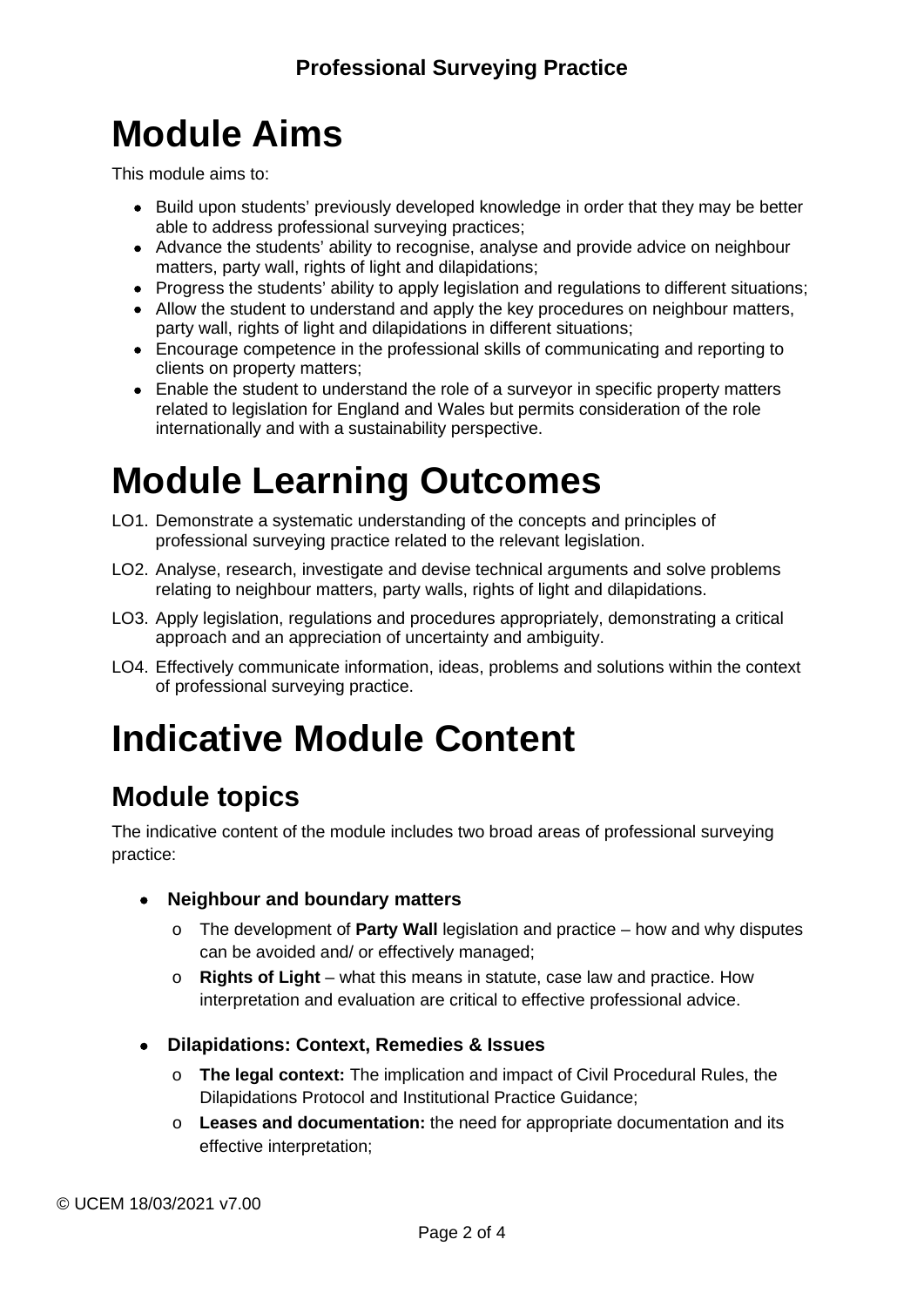#### **Professional Surveying Practice**

- o **Alterations, reinstatement and repair:** the importance and practice implication of specific definitions;
- o **Remedies and break clauses, Section 18** and **diminution in value:**  Professional interpretation & solution finding to specific issues in the landlord and tenant relationship, and the effective communication of this;
- o **Practice based issues - inspections, preparing and serving a dilapidations schedule** and **responding to dilapidations claims:** The evaluation, responsibilities and choices for professional action;
- o **Dialogue and disputes:** Professional responsibility & leadership in dispute management and understanding the limits of knowledge; and
- o **Services charges:** How these impact on the relationship between landlord and tenant and what this means for professional practice.

The module also attempts to challenge students to explore these two broad practice topics through the contexts of:

- o **International experience**  how different jurisdictions deal with similar issues, how and why differing cultural and statutory contexts conceptualise rights and responsibilities differently; and
- o **The reflective practitioner**  how ethics, the ability to evaluate effectively and professional responsibility can be effective touchstones in practice.

This content will be reviewed and updated regularly to reflect the legal, moral and financial changes in professional standards and practice.

### **Overview of Summative Assessment**

| <b>Module</b><br>learning<br>outcomes          | <b>Assessment</b>   | <b>Word count</b><br>or<br>equivalent | Weighting |
|------------------------------------------------|---------------------|---------------------------------------|-----------|
| LO1, LO2,                                      | <b>Assessment 1</b> | 2,000                                 | 40%       |
| LO <sub>3</sub> , LO <sub>4</sub>              | Coursework          |                                       |           |
| LO1, LO2,<br>LO <sub>3</sub> , LO <sub>4</sub> | <b>Assessment 2</b> | 3,000                                 | 60%       |
|                                                | Coursework          |                                       |           |

**Module Pass Mark (as a weighted average of all assessments): 40%**

# **Key Module Learning Resources**

#### **Core Sources and Texts**

The core reading resources within each module will be provided via the specific Virtual Learning Environment (VLE) module pages and within the e-Library. Additional reference material and supplementary resources to support your studies are available through the UCEM e-Library.